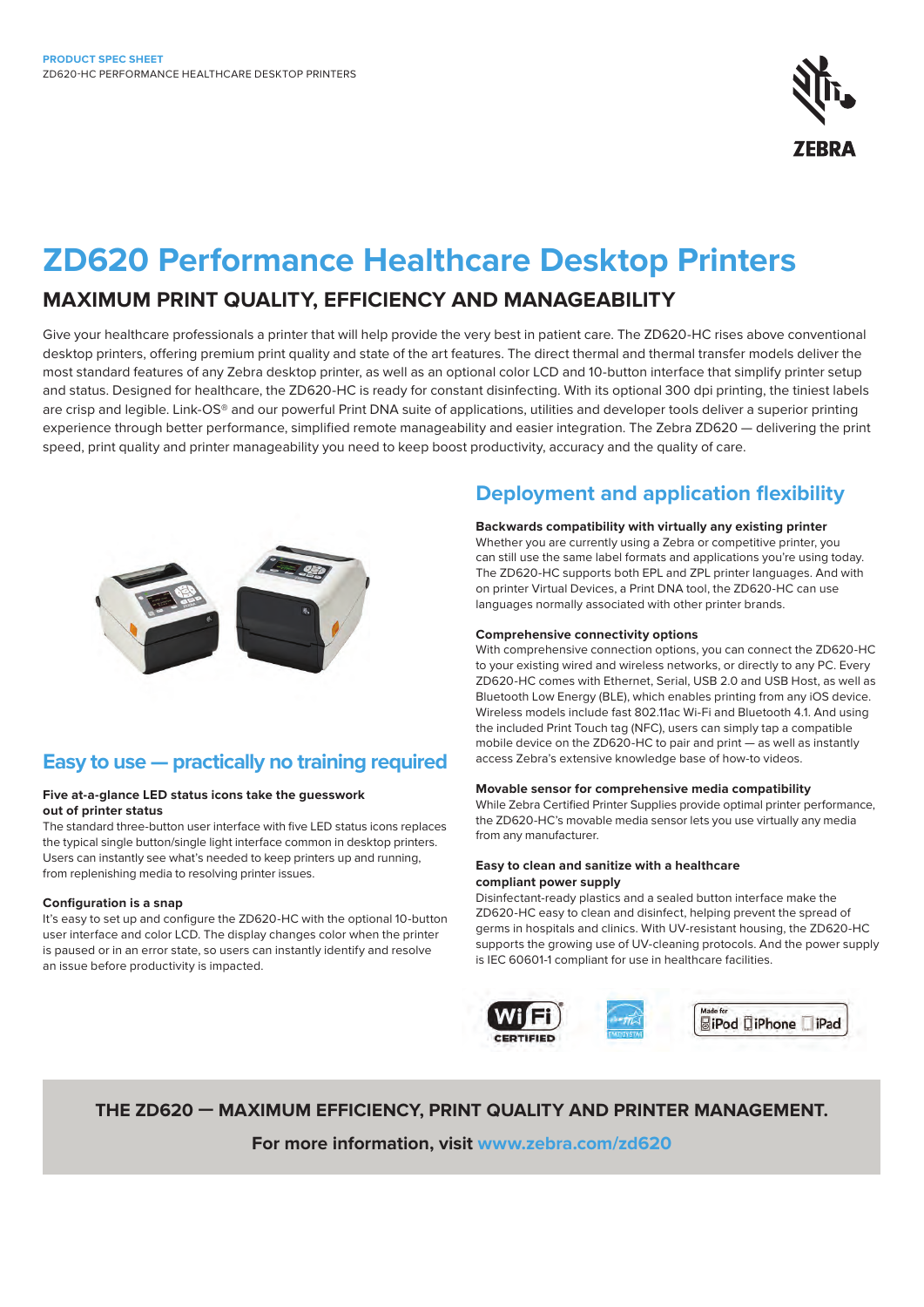#### **Sharp 300 dpi printing for crisp labels**

The ZD620-HC offers 300 dpi high resolution printing — ideal for printing the tiny labels for a wide variety of items, from patient records and patient wristbands to medication prescriptions and tiny specimen vials. And if you don't need 300 dpi printing today, you can easily change it onsite using an accessory kit.

#### **Optional battery for cordless operation**

With the removable desktop battery power option, you can easily transport the ZD620-HC printer on a cart to enable on-the-spot printing to reduce steps, increase productivity and improve task accuracy. The battery housing mounts securely to the printer base and connecting the battery is as simple as snapping the battery into the housing. And the high-capacity battery can power it all for a full shift — the printer at maximum print speed, along with a peeler, cutter and keyboard.

# **Easy to manage**

## **Easily manage all your printers — all from a single location**

The ZD620-HC supports Zebra Link-OS, a one-of-a-kind enterprise printer operating system that makes it easier than ever to manage and troubleshoot your networked printers from one remote location. With optional Printer Profile Manager Enterprise, you can manage one printer, a group of specific printers or all printers anywhere in the world. Instantly discover every Link-OS printer on your network, including the ZD620- HC and other Zebra mobile, desktop and industrial printers — there's no need to walk through the facility to locate, configure or troubleshoot printers. And an intuitive browser-based interface lets you see printer status at a glance, complete with information that allows you to quickly triage printer issues to minimize downtime.

### **Seamless integration with your device management system**

With our MDM Connectors, you can easily integrate networked ZD620-HC printers into your AirWatch or SOTI MobiControl device management system.

#### **Easily configure non-networked printers**

The USB Host port makes it easy to connect to all your external devices, including keyboards and scanners, and can also be utilized to upgrade printer firmware automatically and set up new printer configurations.

#### **Maximize uptime with Zebra Visibility Services**

If you're still tracking your printers manually, then you are likely missing out on information that could save you money. With Zebra, you can choose powerful visibility service options that deliver critical insight into the information you need to prevent printer downtime. Our Asset Visibility Service (AVS) provides the basic health information and proactive steps required to keep your ZD620-HC printers up and running — all for just pennies a day. The full-featured Operational Visibility Service (OVS) allows you to monitor just about any aspect of your Zebra printer, as well service and repair status.

# **Premier printing performance**

### **Best-in-class print speeds**

The ZD620-HC delivers best-in-class print speeds — 8ips @ 203 dpi and 6ips  $@300$  dpi  $-$  for maximum printer throughput and productivity.

# **Innovative features for the lowest TCO**

#### **Zebra Print DNA — transforming printers from the inside**

Print DNA's innovative applications, utilities and developer tools deliver a superior printing experience through better performance, simplified remote manageability and easier integration.

#### **Lower your costs with a high capacity ribbon**

Intelligent dual-ribbon handling allows the ZD620t-HC to accept either 74 m/244 ft. or high capacity 300 m/ 984 ft. ribbons. The 300 m ribbon reduces ribbon changes by 75 percent for fewer workflow disruptions. And since the high capacity ribbon costs less per meter than the standard ribbon, you'll also save on the cost of supplies.

## **Safeguard prescription forms with optional locking features**

The locking media cabinet prevents the ZD620-HC from being opened, blocking unauthorized access to high value media, such as blank prescription forms. For further security, a Kensington® lock slot enables you to attach the printer to a desk or table. *Locking features are available on ZD620d-HC with LCD model only.*

#### **A new level of print quality for desktop printing**

The ZD620-HC brings Zebra's advanced industrial printer technology to the compact desktop printer. Previously available only on industrial printers, the ZD620-HC's Media dancer maintains even tension on the media roll to ensure maximum quality on every label regardless of print speed.

## **Tidier and safer installations**

When you choose the optional power supply accessory, the power supply and all but one power cord are hidden from view, improving aesthetics as well as worker and patient safety.

#### **Consistently exceptional Zebra Certified Supplies**

Printing supplies can impact everything from printhead lifespan to operational efficiency. That's why we design, produce and rigorously pretest our own line of thermal printing supplies to ensure consistent, optimized performance in your Zebra printer — and peace of mind for you. For industry-leading quality, service and thermal printing expertise, choose Zebra Certified Supplies.

#### **Maximize the Availability of Your Printers with Zebra OneCare™ Services**

Multiple service levels allow you to protect your investment and achieve maximum uptime and peak performance. Get unmatched direct-from-Zebra support with live agent telephone technical support, comprehensive coverage and defined repair and turn-around times. And optional services let you tailor your service plan to your individual business needs. Plus optional services like Device Commissioning, Onsite Repair, Battery Refresh & Replacement Services and Express Shipping let you tailor your service plan to your individual business needs.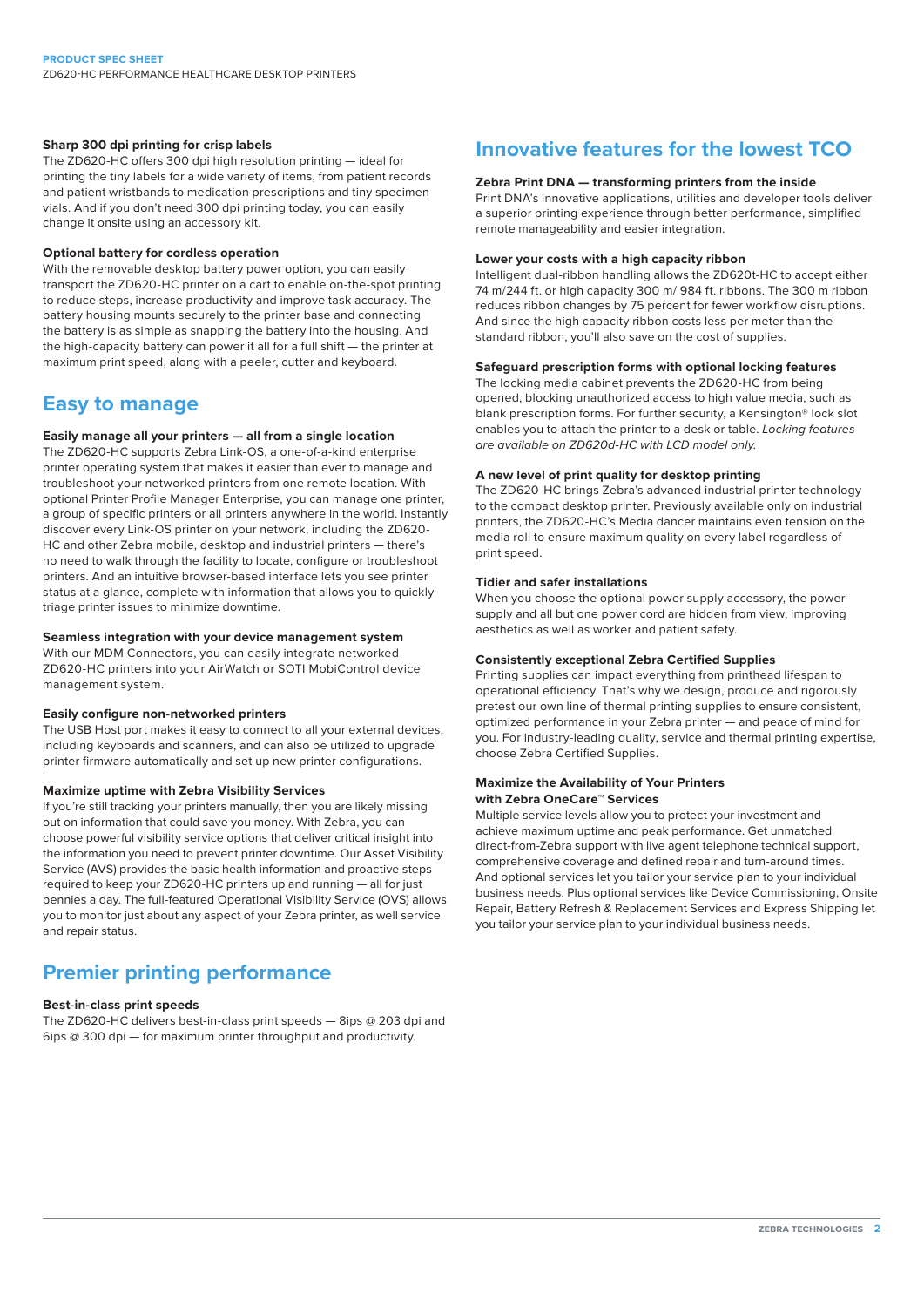# **ZD620-HC Specifications The ZD620-HC**

#### **STANDARD FEATURES**

- Print methods: Thermal Transfer or Direct Thermal
- IEC 60601-1 compliant power supply and healthcare
- wipeable plastics
- ZPL and EPL programming languages
- 5 status icon, 3 button user interface
- USB 2.0, USB Host, Serial, Ethernet, BTLE • Media dancer
- 
- OpenACCESS™ for easy media loading<br>• Dual-wall frame construction
- Dual-wall frame construction<br>• ENERGY STAR qualified • ENERGY STAR qualified
- Real Time Clock

#### **PHYSICAL CHARACTERISTICS**

|        | ZD620d-HC      | <b>ZD620t-HC</b> |
|--------|----------------|------------------|
| Length | 8.7 in./221 mm | 10.5 in./ 267 mm |
| Width  | 7.0 in./177 mm | 8.0 in./ 202 mm  |
| Height | 5.9 in./151 mm | 7.5 in./192 mm   |
| Weight | 3.6 lb/ 1.6 kg | 5.5 lb/2.5 kg    |

#### **PRINTER SPECIFICATIONS**

| <b>Operating System</b>                 | link-OS®                                                                                                                                                                                                                           |  |
|-----------------------------------------|------------------------------------------------------------------------------------------------------------------------------------------------------------------------------------------------------------------------------------|--|
| Resolution                              | 203 dpi/8 dots per mm<br>Optional 300 dpi/12 dots per mm<br>Resolution can be factory installed or changed on site<br>via accessory kits. Resolution can be changed from<br>300 dpi to 203 dpi, as well as from 203 dpi to 300 dpi |  |
| Memory                                  | 512 MB Flash: 256 MB SDRAM                                                                                                                                                                                                         |  |
| Maximum Print<br>Width                  | 4.09 in./104 mm for 203 dpi<br>4.27 in./108 mm for 300 dpi                                                                                                                                                                         |  |
| Maximum Print<br>Speed                  | 8 in./203 mm per second (203 dpi)<br>6 in./152 mm per second (300 dpi)                                                                                                                                                             |  |
| <b>Media Sensors</b>                    | Full width, moveable reflective/black mark sensor;<br>multi-position transmissive/gap sensor                                                                                                                                       |  |
| Firmware                                | ZPL II; EPL 2; XML; ZBI                                                                                                                                                                                                            |  |
| <b>MEDIA AND RIBBON CHARACTERISTICS</b> |                                                                                                                                                                                                                                    |  |
| Maximum Label<br>Length                 | 39.0 in /991 mm                                                                                                                                                                                                                    |  |
| <b>Media Width</b>                      | 7D620t - 0.585 in /15 mm to 4.65 in /118 mm<br>7D620d - 0.585 in /15 mm to 4.25 in /108 mm                                                                                                                                         |  |
| <b>Media Roll Size</b>                  | Maximum outer diameter: 5.00 in /127 mm<br>Core inner diameter: 0.5 in. (12.7 mm) and 1.0 in. (25.4<br>mm) standard, 1.5 in. (38.1), 2.0 in., (50.8 mm) and 3.0<br>in. (76.2 mm) using optional adapters                           |  |
| <b>Media Thickness</b>                  | 0.003 in. (0.08 mm) min.; 0.0075 in. (0.1905 mm) max.<br>(tear-off mode only)                                                                                                                                                      |  |
| <b>Media Types</b>                      | Roll-fed or fan-fold, die cut or continuous with or<br>without black mark, tag stock, continuous receipt<br>paper, and wristbands                                                                                                  |  |

# **MEDIA AND RIBBON CHARACTERISTICS (CONTINUED)**

|                                          | OUN UNAKAU IEKISTIUS (UUNTINUED)                                                                                                                                                                                                             |  |  |
|------------------------------------------|----------------------------------------------------------------------------------------------------------------------------------------------------------------------------------------------------------------------------------------------|--|--|
| <b>Ribbon Outside</b><br><b>Diameter</b> | 2.6 in./66 mm (300 m); 1.34 in./34 mm (74 m)                                                                                                                                                                                                 |  |  |
| <b>Ribbon Standard</b><br>Length         | 984 ft. (300 m); 244 ft. (74 m)                                                                                                                                                                                                              |  |  |
| <b>Ribbon Ratio</b>                      | 1:4 media to ribbon (300 m)<br>1:1 media to ribbon (74 m)                                                                                                                                                                                    |  |  |
| <b>Ribbon Width</b>                      | 1.33 in./33.8 mm - 4.3 in./109.2 mm                                                                                                                                                                                                          |  |  |
| Ribbon Core I.D.                         | 300 meter ribbon 1 in./25.4 mm<br>74 meter ribbon 0.5 in /12.7 mm                                                                                                                                                                            |  |  |
| <b>OPERATING CHARACTERISTICS</b>         |                                                                                                                                                                                                                                              |  |  |
| <b>Operating Temp.</b>                   | 40° to 105° F/4.4° to 41° C                                                                                                                                                                                                                  |  |  |
| Storage Temp.                            | -40° to 140° F/-40° to 60° C                                                                                                                                                                                                                 |  |  |
| <b>Operating Humidity</b>                | 10% to 90% non-condensing                                                                                                                                                                                                                    |  |  |
| <b>Storage Humidity</b>                  | 5% to 95% non-condensing                                                                                                                                                                                                                     |  |  |
| <b>Electrical</b>                        | Auto-detectable (PFC Compliant) 100-240VAC, 50-<br>60Hz; ENERGY STAR qualified; optional 2750 mAh<br>battery                                                                                                                                 |  |  |
| <b>OPTIONS AND ACCESSORIES</b>           |                                                                                                                                                                                                                                              |  |  |
| <b>Media Handling</b>                    | Factory installed dispenser - label peel and present<br>with label present sensor;<br>Factory installed cutter<br>Field installable aftermarket kits also available                                                                          |  |  |
| <b>Communications</b>                    | Factory installed wireless radio: 802.11ac Wi-Fi and<br>Bluetooth 4.1                                                                                                                                                                        |  |  |
| <b>User Interface</b>                    | Color LCD (320 x 240 resolution) with 5 status icons,<br>10 button user interface                                                                                                                                                            |  |  |
| <b>Battery</b>                           | Provides power to the printer to support a full shift of<br>printing at maximum print speed; supports all media<br>handling options                                                                                                          |  |  |
| Keyboard Display<br>Unit                 | ZKDU keyboard display units for stand-alone printing<br>solutions                                                                                                                                                                            |  |  |
| <b>Media Locking</b><br>Cabinet          | Mechanical lock with 2 keys; Kensington® lock slot;<br>available on ZD620d-HC with LCD only                                                                                                                                                  |  |  |
| <b>Mounting Plate</b>                    | Optional accessory to secure ZD Series printers to<br>countertops or shelves                                                                                                                                                                 |  |  |
| <b>Enclosed Power</b><br>Supply          | Attached power supply accessory for cord-free<br>installation                                                                                                                                                                                |  |  |
| <b>FONTS/GRAPHICS/SYMBOLOGIES</b>        |                                                                                                                                                                                                                                              |  |  |
| <b>Barcode Ratios</b>                    | 2:1 and 3:1                                                                                                                                                                                                                                  |  |  |
| 1D Barcodes                              | Code 11, Code 39, Code 93, Code 128, ISBT-128,<br>UPC-A, UPC-E, EAN-8, EAN-13, UPC and EAN 2-or<br>5-digit extensions, Plessey, Postnet, Standard 2-of-5,<br>Industrial 2-of-5, Interleaved 2-of-5, Logmars, MSI,<br>Codabar and Planet Code |  |  |
| <b>2D Barcodes</b>                       | Codablock, PDF417, Code 49, DataMatrix, MaxiCode,                                                                                                                                                                                            |  |  |

QR Code, MicroPDF, Aztec

# **is ideal for many healthcare applications, including:**

- Prescriptions
- Lab and specimen labels
- Patient ID
- wristbands • Asset labels
- Blood and IV bag labels
- Patient record
- labels